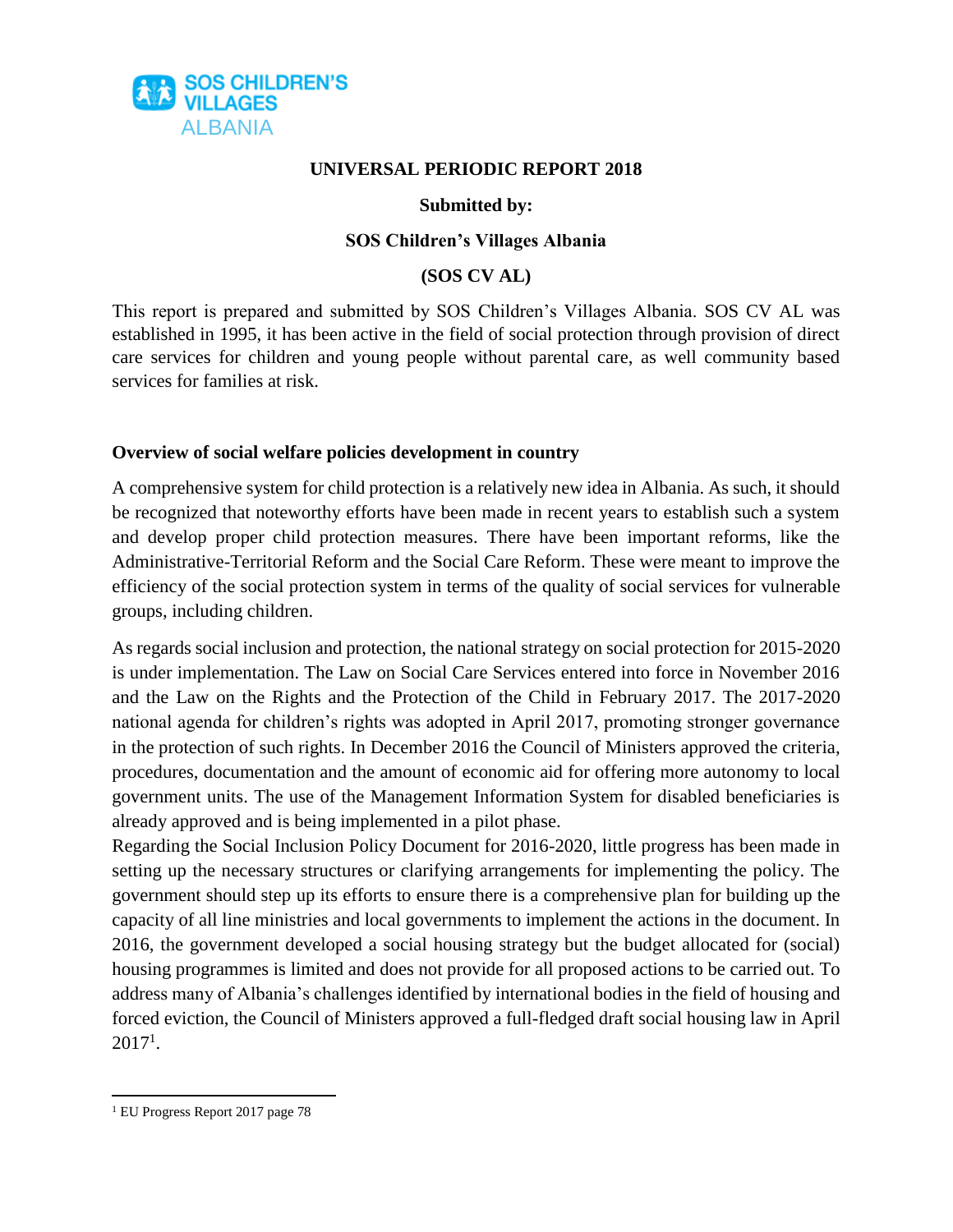

In 2017, after the parliamentary election the Prime Minister's initiative was to have a smaller and more efficient government. In frame of that reform some Ministries merged, one of them was former Ministry of Social Welfare and Youth. Its responsibilities, mainly social one are transferred at the former Ministry of Health which now entitled Ministry of Health and Social Protection. Other responsibilities shared with Ministry of Education, Ministry of Finance etc.

# **Family Environment**

There are approximately 700,000 children in Albania representing more than 24 per cent of the total population<sup>2</sup>. Many children live in social-economic difficulties in their family environment and are at risk of losing parental care, they face significant difficulties in their daily lives which often have long term implications into adulthood.

Law "On the Rights and Protection of the Child" establishes the standard that every administrative unit of a municipality, which has more than 3,000 children, should have at least one child protection worker. In cases where the administrative unit of the municipality has less than 3000 children, this task may be performed by one of the staff of the needs assessment and referral unit, which is defined in the job description, as a child protection worker.

The rate is very high to covered only by one Child Protection Worker for 3000 children, it is impossible to offered quality support. On the other side in the Units which have less than 3000 children this task will cover by other staff, which will not have appropriate competencies in children issues and would be challenges to respond cases in professional manner.

Within the deinstitutionalization process and policies, it is ensured that social care services are provided as much as possible, to the family or community, in order to ensure effective and efficient social services. As well the in the new law "On Social Services in the Republic of Albania" is foreseen: to have community services, which are services provided at local community centres or in other settings, such as day care services. The law also establishes prevention services, which include services that consist in information of beneficiaries, assistance to beneficiaries in determining their needs, initial assessment, support and further assistance to plan actions that best suits to the needs of beneficiaries.

Actually the new law is poor implemented especially for prevention services, for many reasons such as: lack of financial resources, insufficient human capacities and resources, lack of staff competencies, poor coordination and cooperation between public structures, lack of regular and professional monitoring and evaluations of children and families etc. In some areas/regions preventive services offered by local institutions are limited only to the distribution of economic assistance which is very low and does not cover even basic needs for survival. In many case the prevention services are offered and supported by non-public bodies, mainly by CSOs. Despite the fact on the law is foreseen to offered services by non-public bodies, no concrete developments

 $\overline{a}$ <sup>2</sup> Albania Institute for Statistics (INSTAT) data, 2015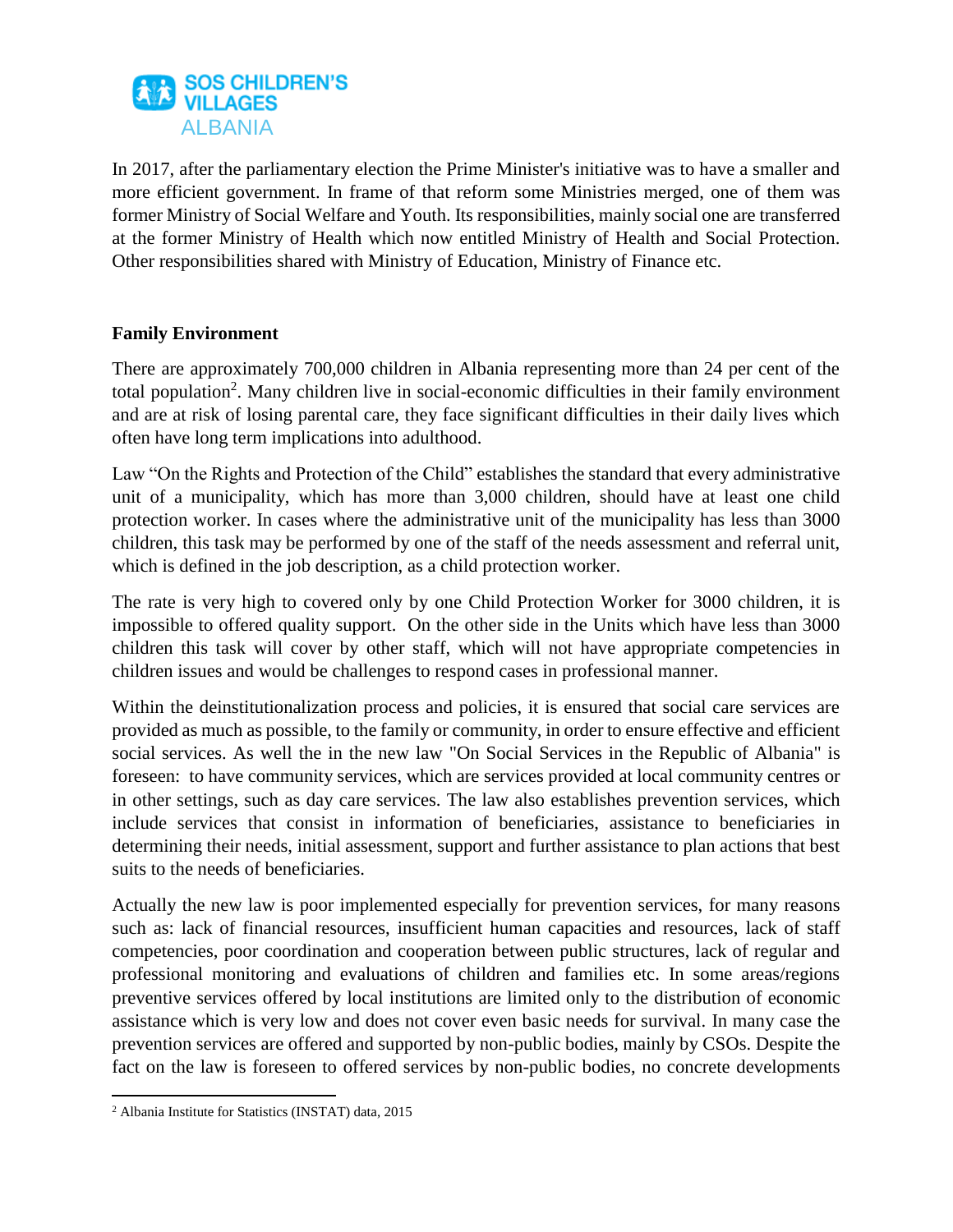

happened regard ensuring policy and standardized regulations for social procurement or social contracting that would facilitate the provision of diverse services among governmental and nongovernmental stakeholders.

# **Alternative Care, Leaving Care and After Care**

The Government of Albania recognizes that poor quality institutional care does not meet the individual care, protection or development needs of children, deprives children of the opportunity to grow. National Action Plan for Child and Family Social Services in Albania was in place since December 2016, which have in focus replacement of institutional care provision.

One of the main development done in field of alternative care was the age extension of young people leaving care from 15 to the age of 18 along with the preparation of standards for youth care model and recognition of services. That change come as result of "I Matter" campaign, advocacy project developed by SOS CV AL for 5 years.

Close to 0.12 per cent (1.2 per 1,000) of the child population lives in institutional care, as reported by the State Inspectorate for Social Services in June 2016<sup>3</sup>. In frame of DE-I, progress is done in reduction of children in public institutional care, figures come by Social State Service report of 2017 show that: Year 2013 – 306 children; Year 2014 – 246 children; Year 2015 – 223 children; Year 2016 – 179 children, Year 2017 – 193 children. Compared with 2013, over the years there has been a decrease in the number of beneficiaries in institutional care centers by 14%, which is explained by the fact that more and more attention is paid to avoiding institutional care provision by replacing and offering alternative services at the local level for persons and families in need.

One of the main challenges of the public institution is that, in some cases children are placed far away from their previous locations/school/city, because the public institutions are located in few cities of Albania. When sibling children are placed in institutions, they are mostly separated from each other due to the fact that care institutions remain organized according to the age of the children.

There are no suitable life skills preparation for leaving care during the time in care and very short notice is given to a child leaving care. After care programs missing at all so leaving the young people without any further monitoring, suffering from poor education, psycho-social difficulties, lack of financial resources, lack of mentoring from adults. In many cases young people are accommodated for the whole life in boarding schools in very miserable conditions. They face stigma & discrimination; being different or not suitable for their peers and society. Many young people have difficulties to find employment and appropriate housing after leaving care. The majority of young people in care do not benefit Orphan Status<sup>4</sup> and benefits come from the

 $\overline{\phantom{a}}$ <sup>3</sup> Data provided by the Director of the State Inspectorate for Social Services

<sup>4</sup> <http://www.infocip.org/al/?p=3366>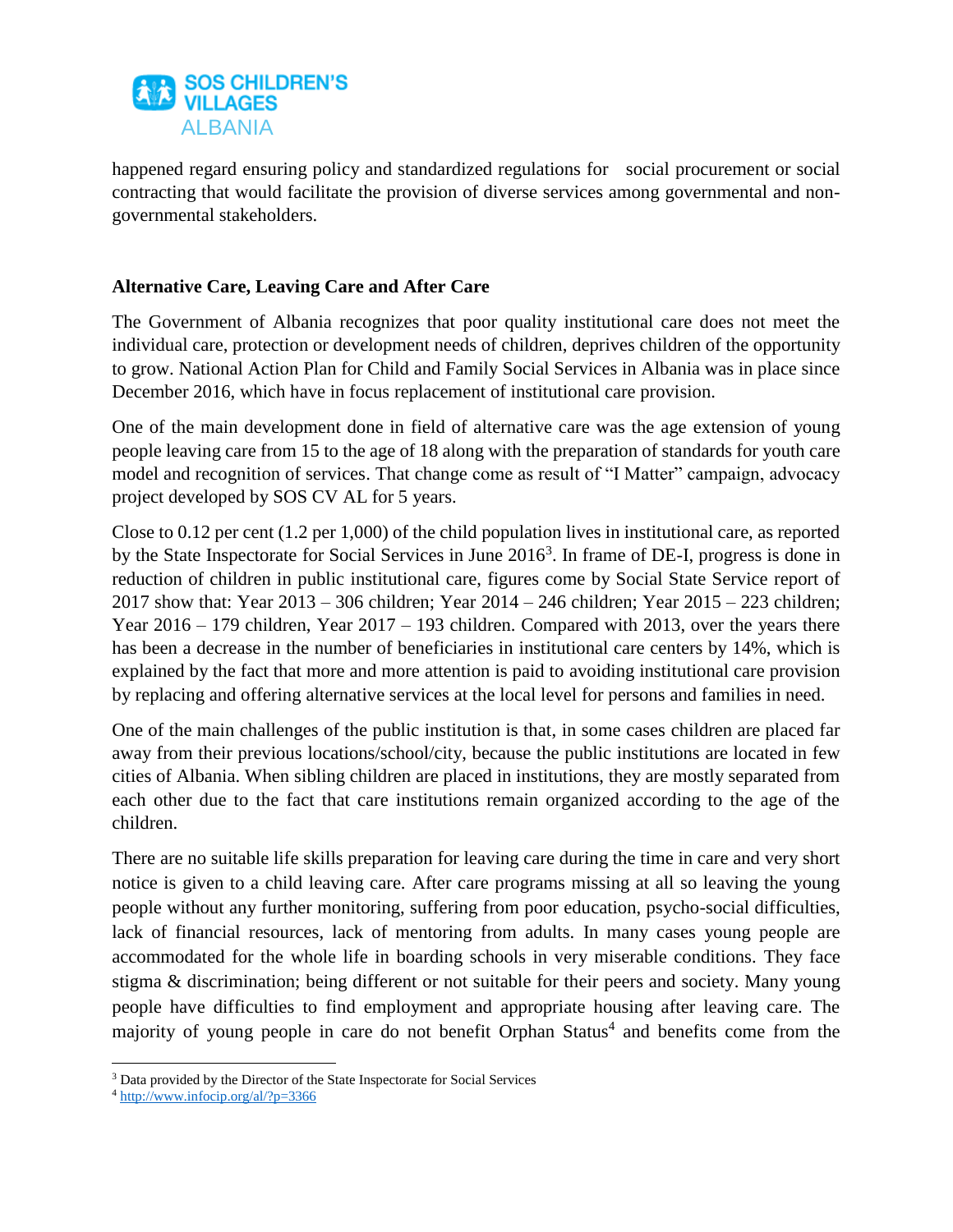

status/law. Main reason is the insufficient and inadequate criteria defined by law, which recognizes only some categories of children/young people as status beneficiaries (such as: born out of wedlock, not having any of the parents, by a final court decision have been deprived of the parental right of both parents or have been deprived of parental right for one parent and the other parent does not live; abandoned by both parents and their identity is not recognized), actually those categories does not concern most of the children/young people in care so they are nonprofits of the law.

The number of families included in the foster care scheme has increased, the figures coming out by Social State Services for 2017 indicate that: Year 2013 - 67 children; Year 2014 - 103 children; Year 2015 - 247 children; Year 2016 – 226 children; Year 2017 – 271 children. Foster care was promoted by the state social services but needs to be further developed and regulated. More than 90% of foster families have with blood relations. There remains a problematic interaction with the court on cases of placement of children in foster families, as a more optimal solution for child development compared to placement in the institution. The preparation of procedures to be a foster families take time and the society have lack of information regard foster care. There is a lack of foster care register.

## **Reunification with the family of origin**

Reintegration in family of origins remains one of the main challenges of the system, despite the fact the reunification of children with the biological family is a priority of the work of both public and non-public service providers.

There is not enough funding to support reunification, no clear legislation and guidelines for each step of the reunification process (starting with gatekeeping guidelines), and lack of necessary training for the staff pursuing such cases. Child Protection Units have lack of the resources to provide support and monitoring of families after reunification. Services to meet the main needs that may have led to the separation of the child from the biological family as services for family economic empowerment are inadequate.

A network of actors should involve in the reintegration process, including children, families, communities, local government structures, CSOs, etc., but this co-operation works better in the capital and less in other regions/cities where mapping of various stakeholders that may be involved in the process, in most cities, is missing or not performed in a qualitative manner. Problematic remains inter-institutional communication, official cooperation protocols in cases of reunification, are not available.

Full assessment of the child and family to determine whether reintegration is in the best interest of the child is carried out by institutions, but does not clearly identify the risks associated with reintegration as well as the sources in which the child and the family can rely.